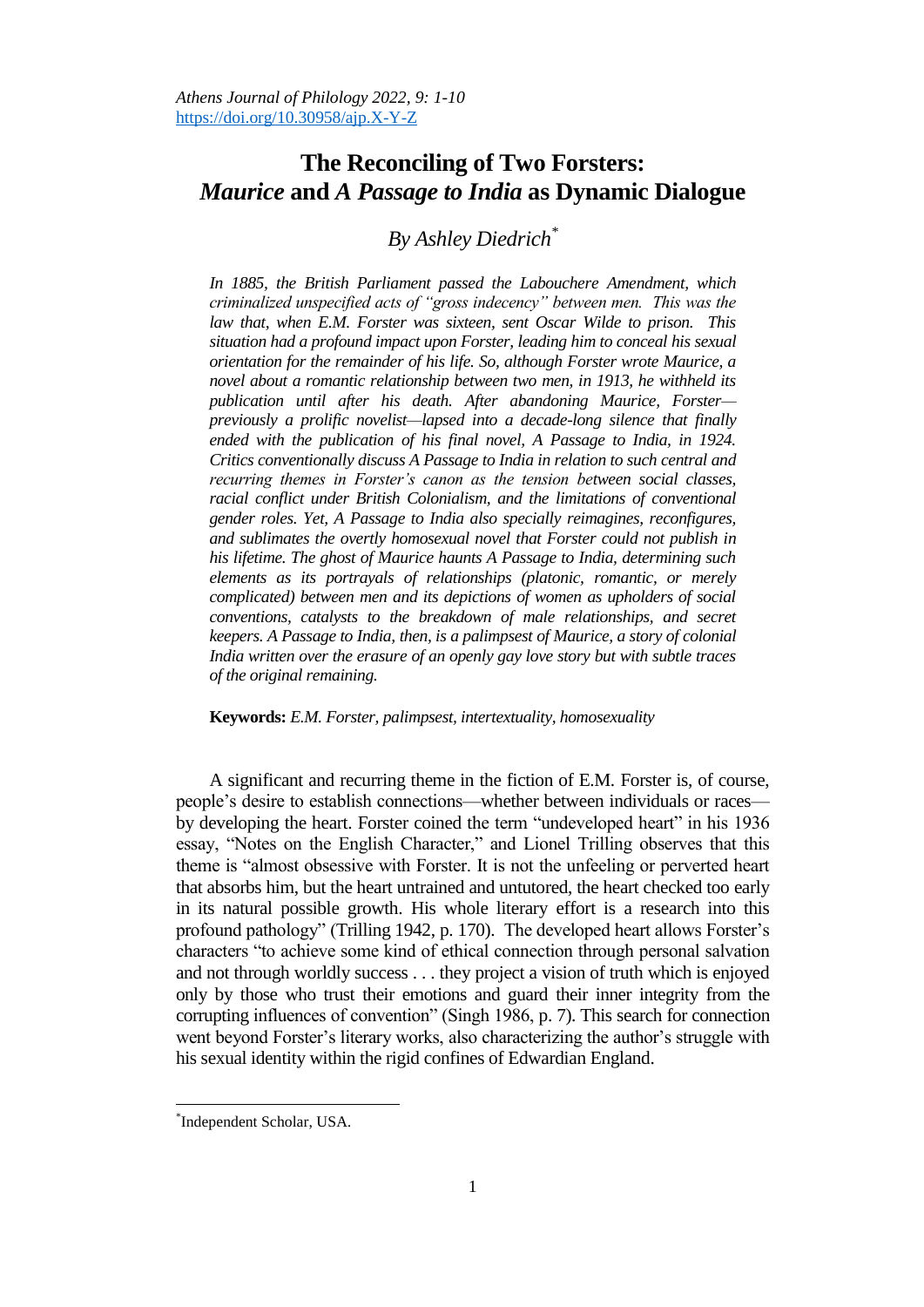In 1885, the Parliament passed the Labouchere Amendment, which "criminaliz[ed] unspecified acts of 'gross indecency' between men" (Moffat 2010, p. 33). This was the law that, when Forster was sixteen, sent Oscar Wilde to prison (Moffat 2010, pp. 33–34), leading Forster to conceal his sexual orientation for the remainder of his life. However, his inability to be open about himself did not stop him from discussing and contemplating issues personal to him through his fiction.

The unpublished novel *Maurice* provided safe expression for Forster's homosexual thoughts and desires without fear of social or legal repercussions. He began the novel in 1913, eleven years prior to the publication of *A Passage to India*, when he visited the home of Edward Carpenter, the writer of *The Intermediate Sex* (1908) (Dettmar 2006, p. 351). During his lifetime, Forster only allowed other "like-minded individuals," such as Christopher Isherwood, to read drafts of the novel. However, he permitted the work to be published upon his death. For both Forster's generation of gay men and the contemporary LGBTQ+ community, *Maurice* stands as a "significant organizing narrative for homosexual experience" (Adair 2010, p. 51), as well as a plea by Forster to "only connect,' to find the courage to understand and to love people different from ourselves" (Moffat 2010, p. 8). Marvin Mudrick even claims that *Maurice* is "Forster's only truthful book, full of nerves, hysteria, infatuations, bitterness. . . . The 'great novels' are mirages" (Mudrick 1972, pp. 143-144). When writing *Maurice*, Forster believed a happy ending, an embracement of otherness, was vital to his personal well-being and to his writing. He said, "I shouldn't have bothered to write otherwise. I was determined that in fiction anyway two men should fall in love and remain in it for the ever and ever that fiction allows" (qtd. in Moffat 2010, p. 7). The idea of a "happy ending" for a male homosexual couple was essential for Forster because most homosexual writings published during his time portrayed gay men either "converting" themselves to heterosexuality by getting married, committing suicide, or being killed because of their sexual orientation (Adair 2010, p. 53).

Even though *Maurice* upheld Forster's personal wishes and beliefs, he put the novel aside and continued to develop another work of fiction, *A Passage to India*, which would be more "appropriate" for the general public. His final two novels share a particularly strong connection. At first view, *A Passage to India* appears to be a palimpsest of *Maurice* or a novel haunted by the ghost of its predecessor. George Steiner (1971) argues that Forster "saw that sexual eccentricity could be isolated in racial or caste terms," adding that encounters between white and native in *A Passage to India* "are a brilliant projection of the confrontations between society and the homosexual in *Maurice*" (Forster 1971, p. 158).

The situation, however, is rather more complicated than *A Passage to India* merely transforming and translating *Maurice*'s account of sexuality into a narrative about colonialism. Forster began writing *A Passage to India* during a visit to India in 1912-1913, around the same time that he started writing *Maurice*, and did not return to it until 1921 (Stone 1966, p. 281). After the publication of *A Passage to India* in 1924, Forster continued to revise *Maurice* until his death in 1970, thus offering *A Passage to India* the opportunity to influence the other novel. Upon reading the last draft of *Maurice*, Isherwood was delighted to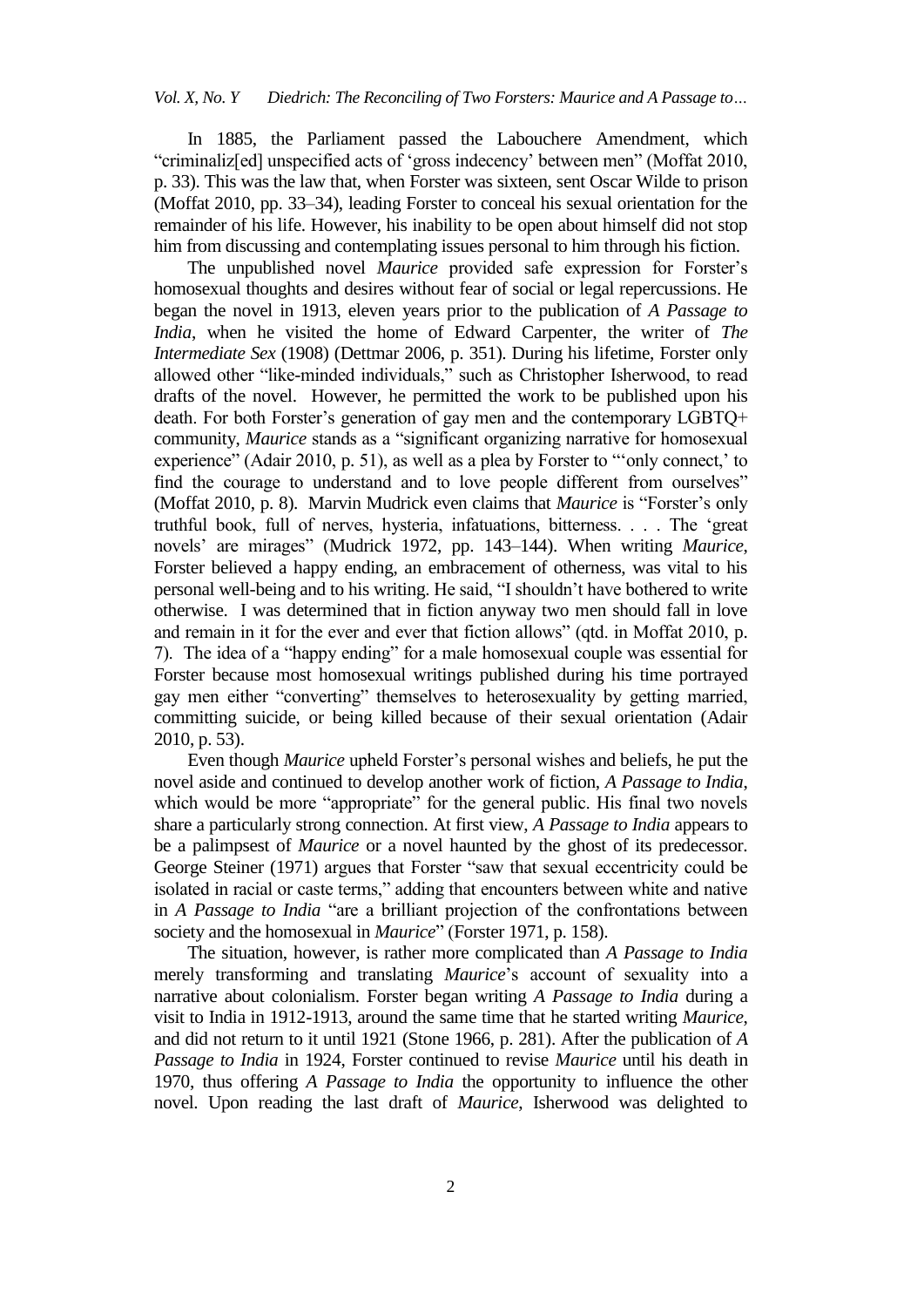discover that Forster's final version was "much more forthright" than the earlier draft he had seen many years before, and the "gauzy, sexless version was invigorated with an entirely new, and frank, sex scene" (Moffat 2010, p. 8). In addition, the resolution for some key characters drastically changed. In an early draft, "Alec emigrated to South America, leaving Maurice only to hope for a reunion" (Moffat 2010, p. 8). The revised ending was "firmer" with Maurice and Alec "end[ing] up in each other's arms—in England, of all places and, of all times, before the First World War," claiming ". . . we shan't be parted no more" (Moffat 2010, p. 8).

The 1971 publication of *Maurice* established for many scholars and readers a profound disconnection between traditional notions of Forster and the now openly gay Forster. For many years, Forster had been "a giant of twentieth-century literature," a key writer of the British literary canon, and "father of liberal humanism" (Forster 1971, p. 20). Readers had become accustomed to Forster as a sensitive writer who discussed the plights of human nature and attempts for connection, most famously in *A Passage to India*. Now, *Maurice* abruptly made him something entirely different: an explicitly "queer" novelist. For many, Forster became either one or the other—venerable modernist author or radical gay writer—but not both.

It is then not surprising that literary criticism about *Maurice* predominately focuses on homosexuality and this new Forster. After its publication, a number of critics had hostile responses. Jeffery Meyers claimed "there are no interesting characters, the bad drains in Clive's *mother's* house are an 'anal symbol,' Maurice is attracted to a lower-class lover 'with whom sex replaces shit'" (qtd. in Martin and Piggford 1997, pp. 19–20). However, there were also many positive views of the text by those who "felt compelled to write positive assessments of Forster's work and to argue for the validity of his homosexual themes" (Martin and Piggford 1997, p. 18). Anne Hartee discusses Forster's attempt to reconcile homosexuality, in addition to other forms of identity, such as race and class, with Englishness, arguing that it is "tempting to read the totality of Forster's work as a prolonged circling around the subject of homosexuality, which lurks as the unspoken of, or is obliquely encoded in, each text" (Hartee 1996, p. 128). She adds that the "crisis of each text is provoked by desire for an object deemed 'inappropriate' by dominant society, and what is ultimately at stake in such crises is Englishness" (Hartee 1996, p. 128).

When not merely praising, lambasting, or casting its homosexuality as a symbol of something else, scholarship tends to marginalize *Maurice*. Forster's earlier works are canonical texts and "panoramic studies surveying Forster's oeuvre build a narrative to the apex that is *A Passage to India*" (Bailey 2002, p. 324). Yet, most critics classify *Maurice* as queer literature or minor fiction, emphasizing its lack of significance compared to Forster's other works (Bailey 2002, p. 325). Wendy Moffat explains that *A Passage to India*, in both India and England, was "recognized as something greater and deeper than a work in the universally admired vein of Forster-the-sensitive-novelist. It was a masterpiece" (Moffat 2010, p. 195). Forster's theme of connection is ever present, but the novel emphasizes the limitations rather than the promotion of human connection (Moffat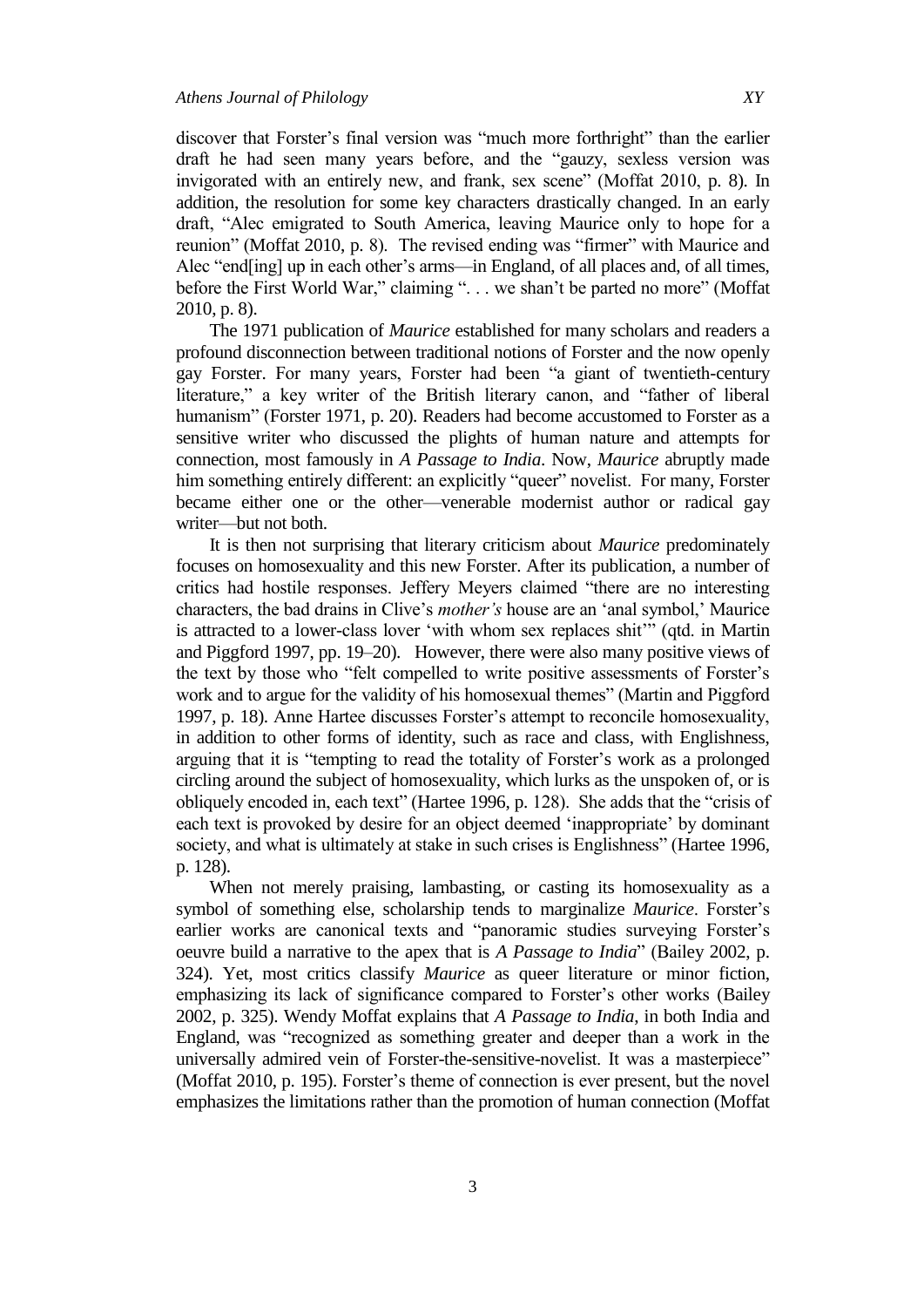2010, p. 190). Fredrick Karl and Marvin Magalaner add that Forster's purpose is to present a mystical, highly symbolic view of life, death, and human relationships (Karl and Magalaner 1959, p. 120). Instead of gender and class, the novel addresses colonialism and race relations, and many scholars consider the significance of Forster's continued discussion of otherness, where "matters of human conduct and especially with the dark places in the human heart . . . make for unhappiness and confusion not only between individuals but between races and nations" (Karl and Magalaner 1959, p. 120).

Critics tend to see the relationship between *Maurice* and *A Passage to India*  as an act of repression or sublimation of the former into the latter. But, it is not simply a case of projection or transferal. Instead, the two works together constitute a dynamic dialogue *about* the interrelationship and disjunctions between them--a dialogue about the subjects that one (unpublished) presents overtly and which the other (published) transforms into subtext, a dialogue about reconciling various tensions between them.

One of the dynamic dialogues between the two novels concerns the potential for relationships between men—platonic or romantic—and the contexts in which such relationships have the capacity to flourish. In both *Maurice* and *A Passage to India*, men must engage with each other in intimate spaces in order to evade the social taboos, whether of race or sexuality, that divide them elsewhere.

In *Maurice*, the two important bonds in the novel commence in private rooms. Clive Durham and Maurice Hall's friendship begins within the safety of their Cambridge dorms rooms by day, but their intimacy radically develops when Maurice sneaks into Clive's room through the window one evening. Later, Clive reminisces that "their love belonged to [Cambridge], and particularly to their rooms" (Forster 1971, p. 80). Later, Alec Scudder, Clive's under-gamekeeper, parallels Maurice's actions by entering Maurice's private room at Penge, Clive's home. Alec, having sensed—and heard—Maurice reaching out for someone, slips in through the window and moves toward Maurice, whispering, "'sir, was you calling out for me? Sir, I know, I know,' and touched him" (Forster 1971, p. 192).

In *A Passage to India*, Dr. Aziz and Cyril Fielding also begin their relationship in intimate spaces. Their first encounter takes place in Fielding's bedroom, where Aziz offers his collar stud to Fielding who is missing his. Intimacy develops surprisingly quickly, as the two shake hands and smile, while Aziz "began to look round, as he would have with any old friend" (Forster 1952, p. 65). Shortly after, Fielding visits the ailing Aziz in his own bedroom. The close quarters allow the friendship to flourish to the extent that Aziz even takes the unconventional step of showing a private photograph of his wife to the white European. Aziz states, "she was my wife. You are the first Englishman she has ever come before" (Forster 1952, p. 116). After this meeting, "they were friends, brothers. That part was settled, their compact had been subscribed by the photograph, they trusted one another, affection had triumphed for once in a way" (Forster 1952, p. 122).

Beyond their evident parallels, the disjunctions between the two stories clearly demonstrate that the friendship between men of two races is more socially acceptable than romance between two men of the same race. Where the Indian and British male characters of *A Passage to India* begin their friendship in a private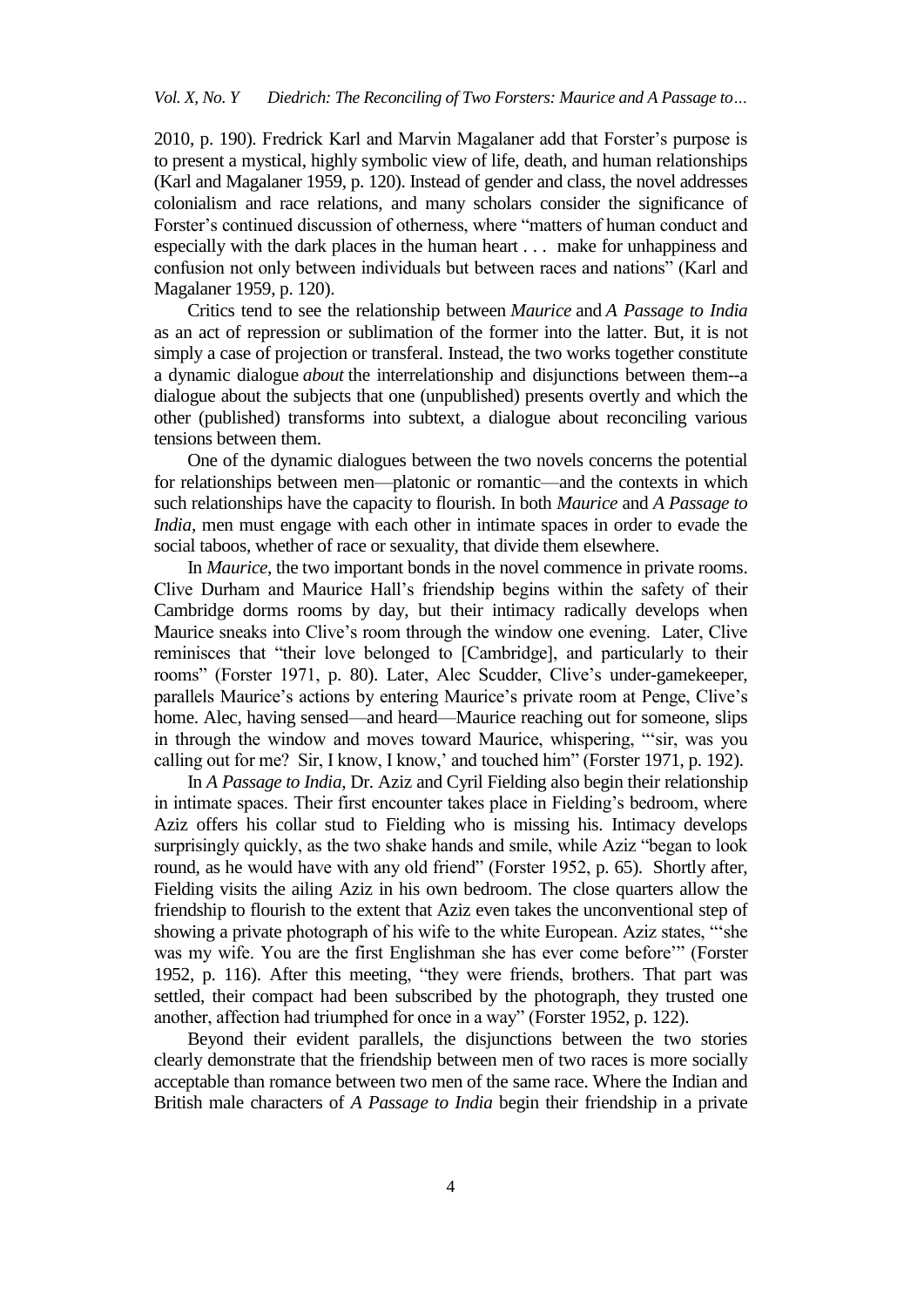space.

space but subsequently continue it openly, the homoerotic love in *Maurice* must remain—for much of the narrative, at least—private and secretive. The subversion of racial conventions in the former, however, paves the way for the climactic rejection of more contentious sexual taboos in the latter, when Maurice and Alec finally choose to pursue their togetherness beyond the confines of an intimate

Besides the significance of secluded rooms, the men in *Maurice* and *A Passage to India* struggle with multiple social obstacles that threaten to stifle their relationships. After two years together, Clive decides he would rather be with women and "the change won't spoil anything in [their] friendship that is real" (Forster 1971, p. 128). Clive's determination to embrace this change leaves Maurice unable to overcome this obstacle, and they are left looking "at one another for a moment before beginning new lives" (Forster 1971, p. 129). Maurice's relationship with Alec involves "a tense confrontation that addresses one of the central facts of English homosexual life, the attraction between men of different classes" (Fone 1998, p. 351). The upper-middle-class Maurice fears that the lower-class Alec is attempting to blackmail him. An intense confrontation between the two takes place, but it quickly becomes clear that both men actually care for one another. Maurice states, "I should have known by that time that I love you'" (Forster 1971, p. 225), and then, "they were in love with one another consciously" (Forster 1971, p. 227). Alec and Maurice overcome the challenge of differing social classes when Maurice gives up his social standing to be with Alec, demolishing any barriers remaining between the two men.

While the men of *Maurice* deal with changing sexual preferences and social class, Aziz and Fielding struggle with race relations in India at the time of British Colonialism. The British in India generally keep to themselves and likewise do not befriend the indigenous people, but Fielding and Aziz break those impediments quickly. Fielding, even at the expense of his own reputation, defends Aziz against the British when Adela Quested accuses him of sexual assault during a trip to the Marabar Caves. At the same time, Aziz battles with his Indian identity and his role in British India. Martin Price (1975) explains that "Aziz is most steadily consumed by anxiety, aware of how he is regarded by others, needing confirmation in his own identity" (Forster 1971, p. 613). Even though both men are concerned with each other's well-being, they must deal with ever-present racial tensions, which escalates with the fallout from Adela's accusation.

The discussion between both texts shows the men attempt to overcome obstacles in order to gain something they want, to be who they truly are, and/or to obtain an authentic connection, but every situation and each choice comes with some form of potential displacement. *Maurice*'s main hindrance stems from homosexuality and those willing to accept it or not. Clive refuses any possible otherness within himself; instead, he chooses to be a proper Englishman. Initially, Maurice also struggles to accept who he truly is and fears displacement, but through the love he shares with Alec, Maurice recognizes that he no longer is willing to conform to society's expectations. Unlike Clive, Aziz and Fielding wish to surpass the cultural tension building around them and appear willing to face possible displacement, especially Fielding, who does not feel comfortable with the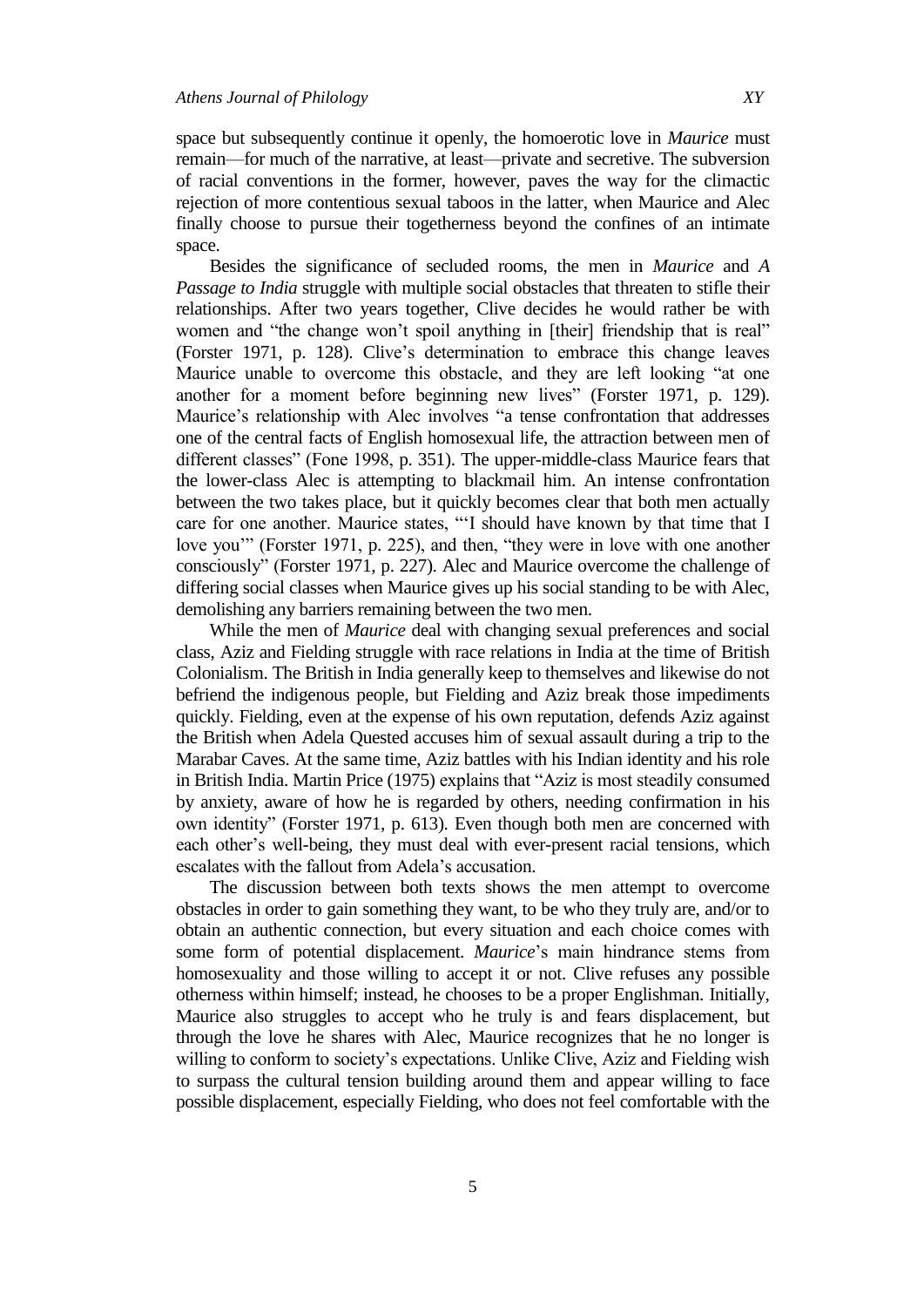closed-minded views of the Englishmen. But, Aziz and Fielding, dissimilar to Maurice and Alec, cannot overcome the insurmountable racial issues that ultimately thwart their friendship.

In addition to the relevance of private spaces and obstacles, the multiple resolutions to Clive and Maurice's relationship in *Maurice* prefigure the ambiguous ending of Aziz and Fielding's connection. Yet, the unclear conclusion of *A Passage to India* leaves both men, as well as the reader, with the possibility of hope, the confidence that one day, an Indian and Englishman can be friends. Maurice and Alec embrace this potential for a happier ending when they head into the greenwood, further emphasizing the cyclical nature of influence and dialogue between the two novels.

In *Maurice*, Clive and Maurice's relationship suffers from two conclusions – the one ends their romantic connection and the other their friendship. Clive and Maurice's amorous bond expires when Clive seeks a relationship with a woman and is further solidified when Clive becomes engaged to Anne Woods, which leads to infrequent and superficial interactions between Maurice and Clive. When Maurice finally confesses to Clive that "T'm in love with your gamekeeper" (Forster 1971, p. 242), Clive's "whimper of disgust" and declaration that Maurice's news is "a grotesque announcement" formally ends their friendship (Forster 1971, p. 243).

While Maurice and Clive end their relationship owing to differing perspectives on homosexuality, Aziz and Fielding break apart because of racial tensions. Aziz and Fielding's exchange at the end expresses a desire by both to be together, regardless of race or nationalities. They embrace and half kiss one another, while asking, "why can't we be friends now?" (Forster 1952, p. 322). But, shortly after, the men depart, recognizing that their friendship cannot be. Moffat argues that "despite their intentions to connect in spite of barriers of race and culture," Fielding and Aziz "faced a world that seemed destined to break their wills and their hearts" (Forster 1952, p. 5). Until British rule has been removed from India, Fielding and Aziz cannot be together on any level.

While Aziz and Fielding recognize their inability to remain friends at the conclusion of *A Passage to India*, Maurice and Alec leave social conventions behind and head into the greenwood, an ambiguous but potentially happy ending. Maurice and Alec are no longer willing to deal with possible negative consequences of their homosexuality and acknowledge "they must live outside class, without relations or money; they must work and stick to each other till death" (Forster 1971, p. 239). Krzysztof Fordonski explains that Maurice and Alec's decision to go into the greenwood shows the "heroes['] reject[ion of] a world they both felt at home with as they are aware that they are breaking the rules of it" (Fordonski 2003, p. 129). Jon Harned further adds that "it is only by breaking with society as cleanly as possible that Maurice can find any escape from the tightly woven discursive oppositions that prevent him from connecting with someone else" (Harned 1993, p. 64).

While the portrayal of male characters displays the interrelationship and disjunctions between the novels, the depiction of the women contributes to the dynamic dialogue as well. In both works, the female characters, particularly in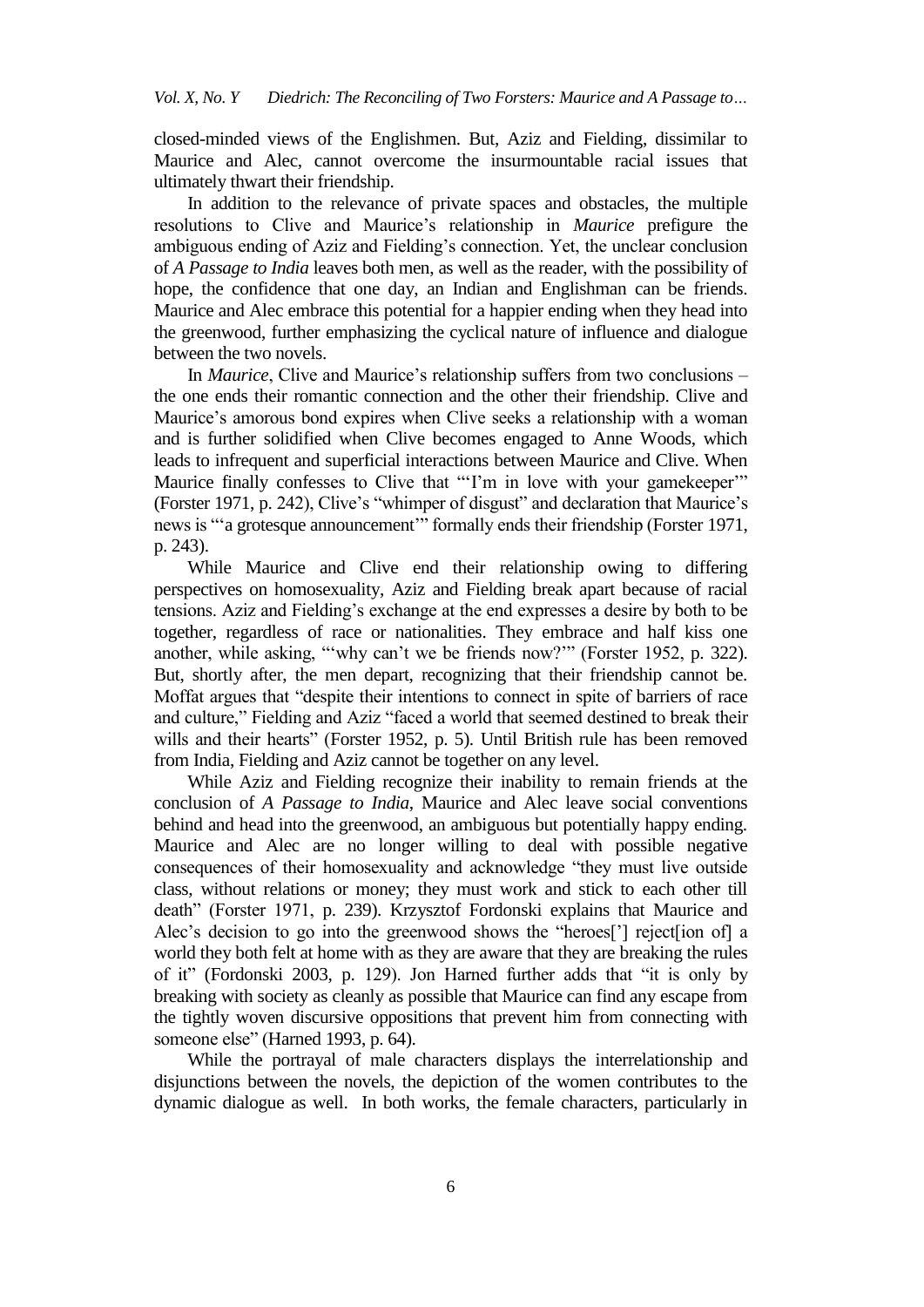their roles as wives and mothers, are the primary instigators and upholders of social conventions.

In *Maurice*, the female characters sustain social norms by properly raising their children within the confines of English standards and by being suitable and demure wives. Mrs. Hall hopes to provide Maurice with motherly love while trying to mold him into a proper Englishman, so he "may grow up like [his] dear father in every way" (Forster 1971, p. 17). Mrs. Durham is "looking out wives for Clive" to make sure he is properly matched (Forster 1971, p. 101). Also, Anne Woods, Clive's wife, is a sexually naïve and inexperienced woman. After they are married, Anne "did not know what [Clive] wanted" because "no one had told her about sex" (Forster 1971, p. 164). Jane Eldridge Miller (1997) argues that Anne's primness and ignorance, the norm for many Edwardian wives, emphasizes that "the physical relationship between Clive and his wife Anne is  $\dots$  a failure  $\dots$ [and] Forster . . . condemns their marriage as emblematic of the shallow and dishonest nature of heterosexual relations" (Forster 1971, p. 53). Outside the bedroom, Anne focuses on being a proper housewife by organizing the household and acting as hostess at Penge.

Where the female characters in *Maurice* uphold Edwardian social expectations within the confines of England, Mrs. Moore and the British wives demonstrate similar conventions in India. Mrs. Moore comes to India to escort Adela, a prospective wife for her son, Ronny. Once Ronny and Adela become engaged, Mrs. Moore feels like her "duties here are evidently finished," and now that Ronny is properly matched, "she must go home and help the others [Stella and Ralph], if they wished  $\ldots$  [because] her function was to help others" (Forster 1952, p. 95). As Mrs. Moore focuses on taking care of her family, the British wives bring England and all its social norms to India, demonstrated through their separate housing area and the exclusive English-only club. The English wives, when in large numbers, create exclusive groups, which "socially distance" the British from the indigenous peoples (Strobel 1991, pp.  $1-2$ ). When the British "attempt" to bridge the cultural gap through a party, the British wives show no real effort in getting to know their Indian counterparts, who are left feeling ostracized and uncomfortable.

The dialogue between both novels stresses the significance of the female characters to the plot, but they remain static figures. In *Maurice*, none of the women have real agency; they focus exclusively on proper upbringings, motherly love, or being a fit wife. Most of the female characters do not develop much more in *A Passage to India*. Yet, the British wives strive for more power and control in India and, to some degree, obtain it. By maintaining conventions, they continue to wield the authority to widen the divide between the British and the Indians, emphasizing that "friendship between Indian and English men is impossible mostly because Englishwomen prevent it" (Sainsbury 2009, p. 61). And, by the end of *Maurice*, the need to uphold social expectations disappears, along with mother and wife figures, once Maurice and Alec decide to be together.

In *Maurice*, the male characters use the female characters as pawns to end or negatively alter significant male connections. First, Ada, Maurice's sister, finds herself unintentionally drawn into the breakup of Clive and Maurice when Clive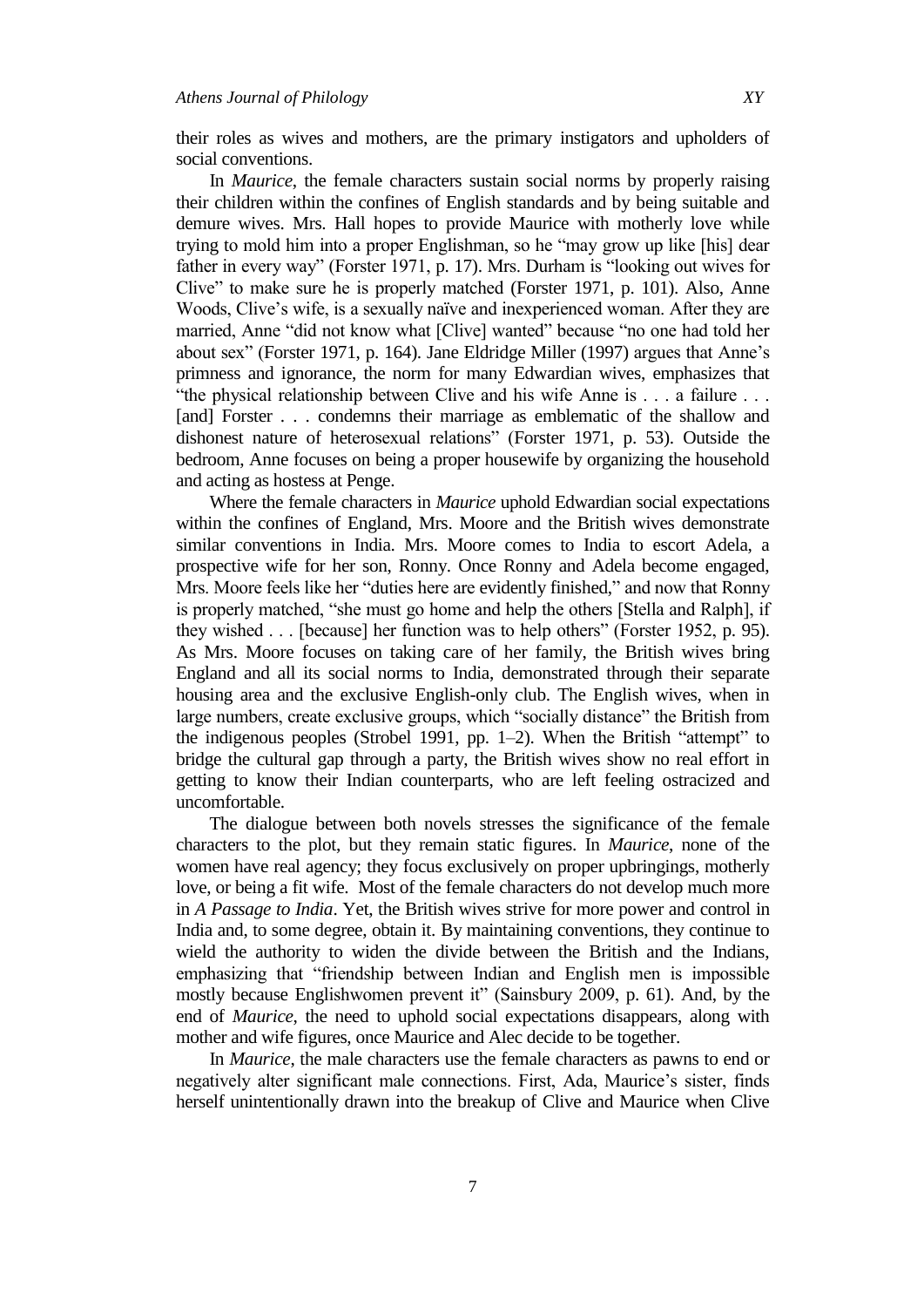claims "if I love anyone it's Ada" (Forster 1971, p. 128). Anne further symbolizes the end of Maurice and Clive's relationship when Clive makes Anne "the centre of his life" by marrying her, which results in fewer visits, fewer phone calls, and fewer letters between Clive and Maurice (Forster 1971, p. 164).

Adela, in *A Passage to India*, who initially helps bring Aziz and Fielding together, provokes the downfall of their friendship. Fielding disappoints Aziz by aiding Adela after she retracts her accusation against Aziz. Fielding explains, ""in the course of a long talk with Miss Quested I have begun to understand her character. It's not an easy one, she being a prig. But she is perfectly genuine and very brave. When she saw she was wrong she pulled herself up with a jerk and said so. I want you to realize what that means" (Forster 1952, p. 252). When Aziz demands an apology and makes rude comments about Adela, Fielding comes to her defense, causing a larger riff between himself and Aziz. Shortly after, "the trouble rose to the surface" because Aziz believes his friend intends "to marry Miss Quested for the sake of her money" (Forster 1952, p. 279).

The dynamic dialogue between the two novels emphasizes the men's *need* to use female characters to end significant male connections. Even though homosexuality and race are the underlying matters, the male characters appear unwilling to acknowledge either issue. Instead, it is easier for them to utilize and blame the women for the downfall of relationships. Clive is disinclined to just end his romance with Maurice; rather, he brings Ada into the situation, even though "he would not marry Ada" because "she had been transitional" (Forster 1971, p. 130). Maurice also refuses to simply accept that Clive no longer wants to be with him; instead, Maurice must put the blame on someone other than himself, or even Clive, so he accuses "his sister of corrupting his friend" (Forster 1971, p. 134). For Aziz and Fielding, the concern is not if Aziz actually committed the assault against Adela, nor is it Fielding's defense of Adela. Neither one is willing to recognize their racial differences are the genuine cause of the tension between them. Even though Fielding is quite sympathetic towards the Indians and their plight, he cannot stop being an Englishman; Fielding feels the need to help one of his own. And, Aziz cannot rid himself of his suspicions about the British, even Fielding. He is constantly on guard against another threat to him or his fellow Indians. Unlike the two previous examples, it is Maurice and Alec's relationship, that does not use women at all, which is the strongest and, potentially, the happiest.

Besides upholding social conventions and breaking apart male relationships, the female characters in *Maurice* act—whether consciously or not—as keepers of secrets, specifically sexual ones. Mrs. Hall and Anne unintentionally help hide the sexuality of some male characters. Maurice tells his mother that "'you needn't tell the others I kissed Durham" because "'he wouldn't like it" and "'I was rather upset and did it without thinking" (Forster 1971, pp. 104-105). Whether Mrs. Hall consciously grasps that her son is asking her to conceal a homosexual encounter remains ambiguous, but she consents immediately to this proposition because she "liked to have little secrets with her son; it reminded her of the time when she had been so much to him" (Forster 1971, pp. 104-105). Similarly, although Clive never explicitly confides in Anne about his sexuality, her very act of marrying him protects his secret, allowing him to feel "safe from intimacy"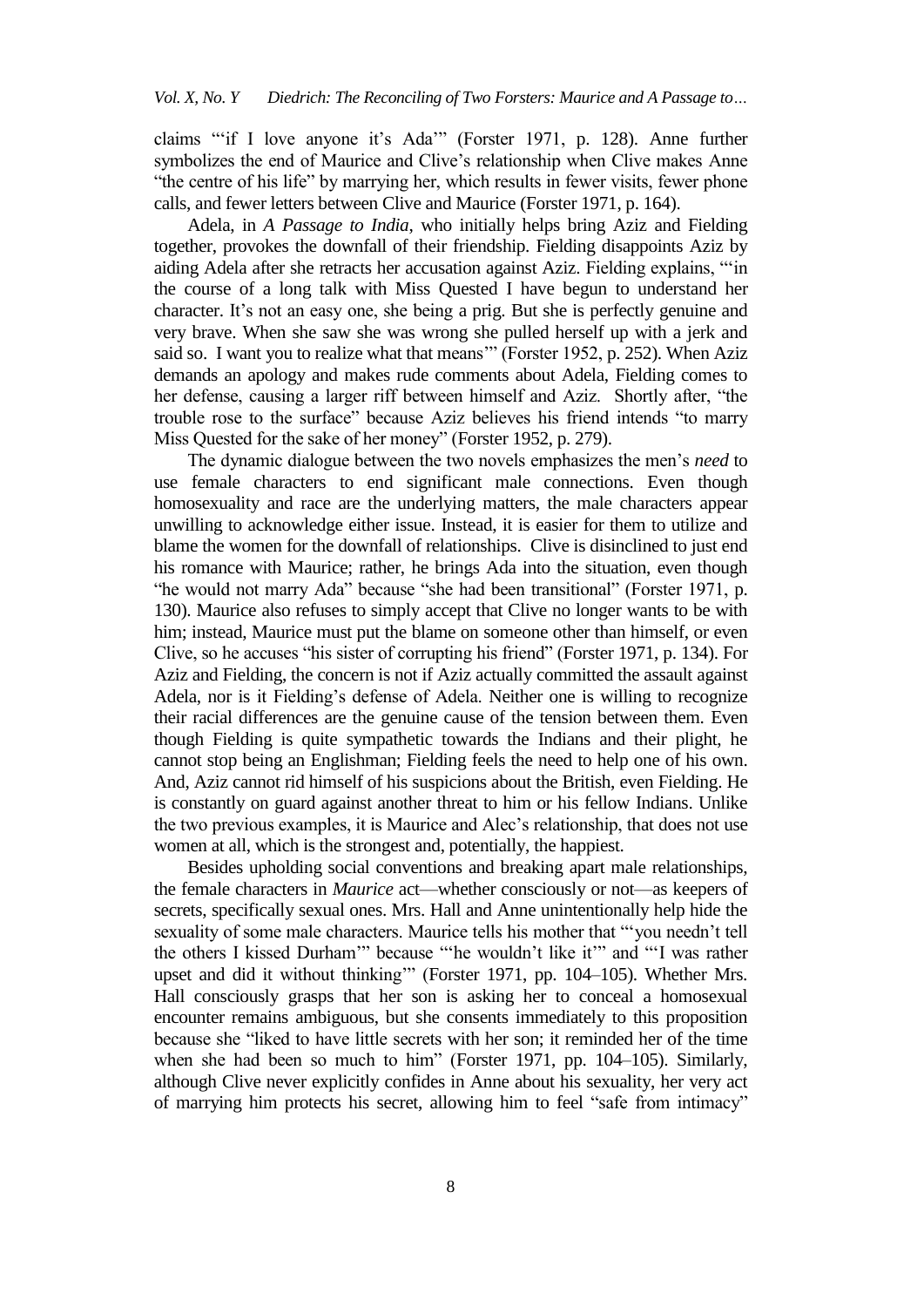(Forster 1971, p. 163) within the façade of an "ideal" marriage to "a fit helpmate" (Forster 1971, p. 165). The dialogue stresses the importance of secrets and their keepers in maintaining social conventions in England. Homosexuality must be kept a secret due to moral and legal repercussions. Mrs. Hall and Anne do not force Maurice or Clive to acknowledge or deal with their real or potential homosexual tendencies, but the issue still lingers. The women help Clive keep his secret, while he attempts to push the concern out of his life, but Maurice chooses to face the reality of his homosexuality.

Where the female characters in *Maurice* help men conceal their homosexuality, Adela, in *A Passage to India*, helps conceal the *text's* potentially homoerotic implications, at least initially. Besides not wanting to face the reality of whatever occurred in the Marabar Caves, Adela is also "desirous of being amiable" and consents to a trial that constructs Aziz as an Indian rapist of white women (Forster 1952, p. 148), thus cementing not only racist stereotypes but also heteronormativity: if Aziz has sexually assaulted Adela, this implicitly disavows the significance of any potentially homoerotic tensions between the Indian doctor and Fielding. Ultimately, however, Adela acknowledges that she has been mistaken in her accusations and that Aziz did her no harm (Forster 1952, p. 229). In the process, she recasts her experience in the Marabar caves in terms of inexpressible ambiguity. She "didn't think what had happened, or even remember in the ordinary way of memory, but she returned to the Marabar Hills, and spoke from them across a sort of darkness" (Forster 1952, p. 227). Adela never explicitly resolves the enigma of what transpired in the caves, keeping her secret either out of choice or her inability to comprehend what happened. The caves thus become symbolic of human experience broadly and sexuality specifically: a murky subconscious landscape that defies precise categorization or certainty. What is more, with Aziz now acquitted of assaulting Adela, the narrative reinstates his interactions with Fielding as the central and climactic relationship. Just as the women in *Maurice* conceal the homosexuality of men, so does Adela seem to repress the potentially homoerotic connotations of *A Passage to India*—only to then very subtly re-enable them by asserting the inherent ambiguity of human sexual experience.

The dynamic dialogue between *Maurice* and *A Passage to India* explores, interrogates, dismantles, and/or transcends ever present tensions, resolving or bridging the gulf between binary oppositions (center/margins, white/black, male/ female, gay/straight), and, in the process--not coincidentally—aiding the resolution between what scholars now see as the division of Forster himself into two. Through the connection between *Maurice* and *A Passage to India*, we reconcile the two different images of Forster, which were created with the publication of *Maurice*. Just as the two texts work together, the two Forsters must as well. We cannot recognize, appreciate, or understand one Forster without the other because he created all of his works as one man—the canonical writer and the gay man. None of his novels would be as rich or significant without the influence of both Forsters and his continual encouragement to "only connect."